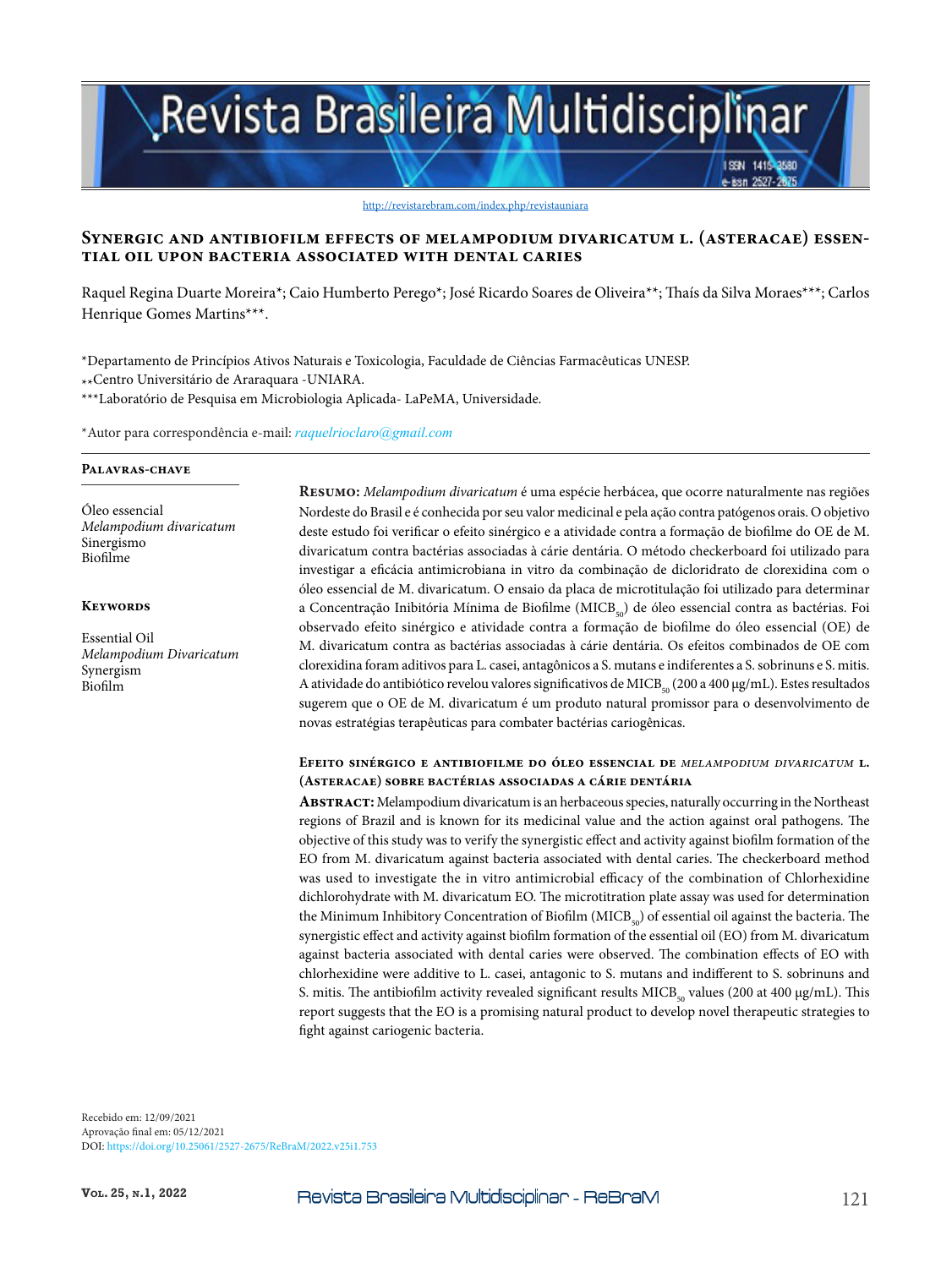#### **Introduction**

In the microbiota of the oral cavity about 700 different species of bacteria occur. Maintaining homeostasis is essential for maintaining oral health (ARWEILER & NETUSCHIL, 2016). Dental caries is a worldwide public health problem, it is estimated that half of the population is affected with the disease, which makes caries the most prevalent oral disease among the diseases that affect the oral cavity (WHO, 2017). Several plant derivatives, including essential oils have been evaluate against planktonic cells of cariogenic bacteria (CREVELIN, *et al*, 2015; BADARJÍ, *et al*, 2016; ABRÃO, *et al*, 2018; ZHANG, *et al*, 2021). But the cariogenic bacteria may form a complex community structure, that can adhere to the teeth surface forming biofilms. The biofilms firmly adhered to a solid surface covered by an extracellular polysaccharide matrix, and are able to adhere to teeth and causing pathological alterations in oral cavity (JAKUBOVICS, *et al*, 2021).

The mechanical removal of the biofilm is an important factor to prevention of caries, but no sufficient. So, is necessary associate a chemical product to control of the biofilm formation (FURIGA, *et al*, 2008). Chlorhexidine is the most effective antiplaque agent used currently, but its use for a long time can cause undesirable side effects such as taste change, greenish brown coloration of the teeth, mucosal peeling and stone formation, in addition to the development of antimicrobial resistance of the oral flora (CHOO, *et al*, 2001). That is why it is necessary and important to develop new therapeutic alternatives that have biological properties capable of combating this disease safely.

Therefore, the cariogenic bacteria biofilm is usually very resistant to antimicrobials currently used in oral hygiene (ALBERTSSON, *et al*, 2013). So, investigated the anti-biofilm of cariogenic bacteria has attracted the interest of research groups. And, the essential oils, have been actives against a wide variety of the biofilm of oral pathogens (BERSAN, *et al*, 2014; GALVÃO, *et al*, 2012; KOMMEREIN, *et al*, 2021).

*M. divaricatum* is an herbaceous species, naturally occurring in the Northeast regions of Brazil, locally known as "falsa-calêndula", and "flor-de-ouro" (AGRA, *et al*, 2008; LORENZI, 2002), appreciated in the local traditional medicine by its diaphoretic and diuretic proprieties, as well as, for treatment of leucorrhea (AGRA, *et al*, 2008). The previous studies revelated the sesquiterpenes (*E*)-caryophyllene, germacrene D, and bicyclogermacrene as their major oil (MOREIRA, *et al*, 2014). The antimicrobial activity of the EO and principal compounds from *M. divaricatum* aerial parts was related for Pelissari, *et al.* (2010). Currenty, Moreira, *et al.* (2014), demonstred that EO, showed active against *Streptococcus sobrinus*, *Lactobacillus casei*, *S. mutans* and *S. mitis* with MIC values equal 90, 30, 20 and 18 μg/mL, respectively.

The objective of this study was to verify the synergistic effect and activity against biofilm formation of the EO from *M. divaricatum* against bacteria associated with dental caries, and which, already presented potential activity against those oral pathogens, in previous study of Moreira, *et al* (2014).

#### **Material and methods**

**Plant Material:** The essential oil used for all the experiments was previously prepared and fully characterized. Details on the oil preparation and composition were previously reported Moreira *et al* (2014).

**Bacteria strains:** The bacteria from the American Type Culture Collection were employed: *Streptococcus mutans* (ATCC 25175), *Streptococcus sobrinuns* (ATCC 33478), *Streptococcus mitis* (ATCC 49456) and *Lactobacillus casei* (ATCC 11578).

**Synergistic effect:** The checkerboard assays was used to investigate the *in vitro* antimicrobial efficacy of the combination of Chlorhexidine dichlorohydrate with *M. divaricatum* EO, according to the protocol previously described by Lewis, *et al.* (2002). The synergistic tests were performed in triplicate, with cell suspension of the 5 x 10<sup>5</sup> CFU/mL for all tested bacteria. Fractional inhibitory concentration (FIC) index values were calculated on the basis of the equation previously established in the literature, so as to evaluate the synergistic effect between Chlorhexidine dichlorohydrate and EO. Synergistic was define as an FIC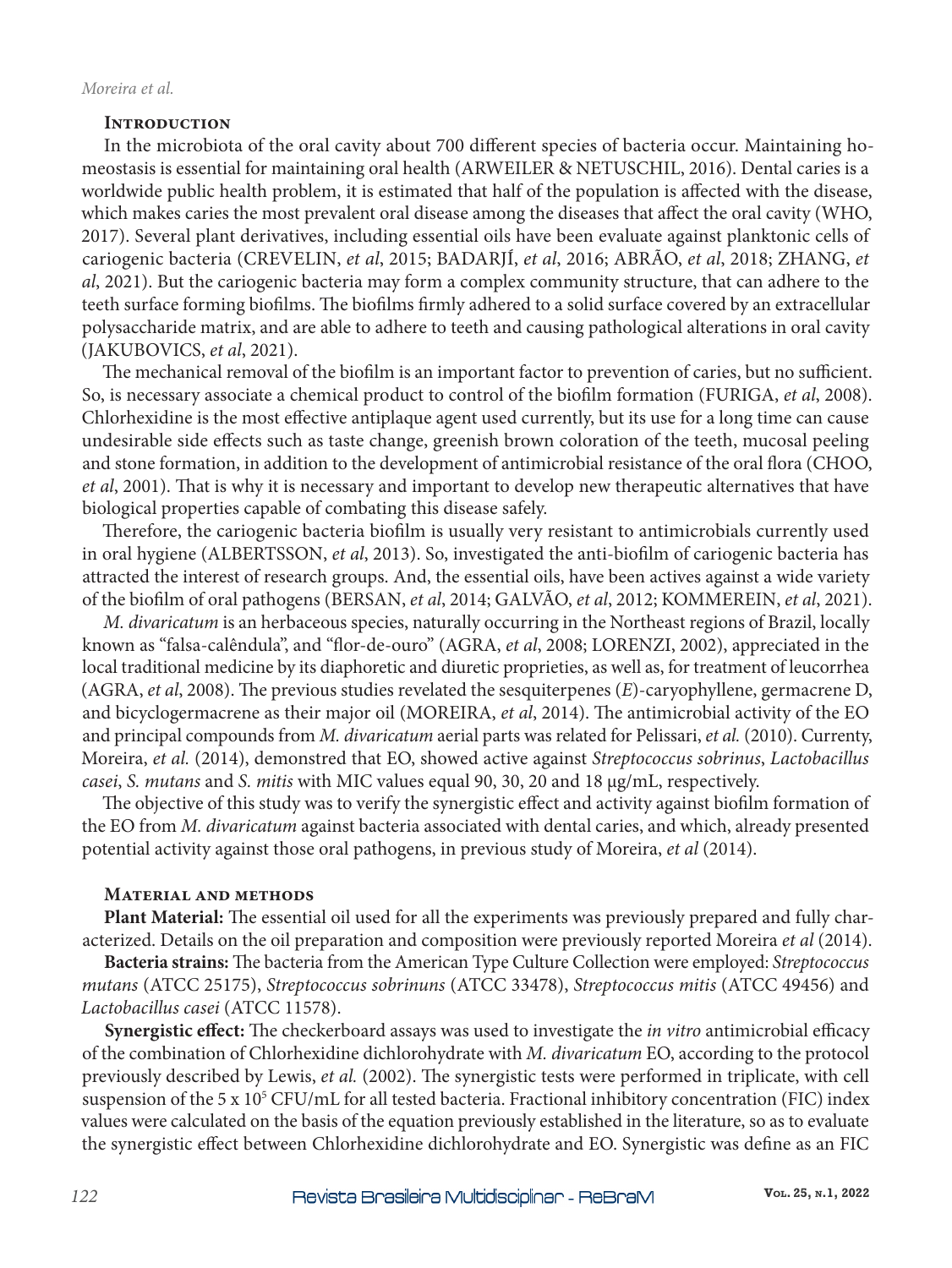of ≤0.5, and additivity was defined as an FIC of >0.5 but <1. Indifference was defined as an FIC of ≥1 but <4, whereas antagonism was defined as an FIC of ≥4 (LEWIS, *et al*, 2002).

**Determination of Minimum Inhibitory Concentration of Biofilm (MICB<sub>50</sub>):** The plate assay was used for determination the Minimum Inhibitory Concentration of Biofilm ( $MICB<sub>50</sub>$ ) of essential oil against the bacteria (WEI, *et al*, 2006). The final concentration of EO ranged from 0.195 to 400 µg/mL. Chlorhexidine dichlorohydrate (Sigma) at concentrations between 0.115 and 59 µg/mL was assessed as negative control; the bacterial strains in the absence of the antibacterial agent were used as positive control.

The cell suspension was added at concentrations varying from  $1 \times 10^6$  CFU/mL. After incubation at 37 °C at 24 h/5-10% CO<sub>2</sub>. Following incubation the culture supernatants from each well were then decanted, and planktonic cells were removed by washing with PBS, pH 7.2. The biofilm was fixed with methanol for 15 min and air dried at room temperature. It was then stained with 0.2% (w/v) crystal violet (Sigma) for 20 min and rinsed thoroughly with water until the control wells became colorless. Biofilm formation was quantified by the addition of 200 mL of 33% acetic acid to each crystal violet-stained well. The plate was shaken at room temperature for 30 min, and the absorbance at 595 nm using a microplate reader (ASYS, Eugendorf). The percentage of inhibition was calculated using the equation (1–  $A_{595}$  of the test/ $A_{595}$  of non-treated control) x 100 (WEI, *et al*, 2006). This procedure was carried out in triplicate. Selection of the best inoculum concentration and incubation time for the antibiofilm activity assay was accomplished by standardizing biofilm formation (data not shown).

#### **Results and discussion**

Benefits for the anti-periodontium and anticariogenic action are frequently reported, derived from the use of EO, with the control of biofilm formation. According to literature data, anticariogenic products that contain EO in their formulations have a very high level of antimicrobial potential. Therefore, many of these products demonstrate antibiofilm activity by different mechanisms, such as inhibition of biofilm proliferation, interference with biofilm colonization and/or broad spectrum of antiseptic activity So, the search for antimicrobials containing EO has increased over the years and the possibility of their being used in oral hygiene product formulations (KIANI, *et al*, 2017; DOBLER, *et al*, 2020).

The MIC values of EO alone and in combinations with chlorhexidine dichlorohydrate *in vitro* checkerboard interactions are shown in Table 1.

|                |                      | caries bacteria.          |              |             |             |
|----------------|----------------------|---------------------------|--------------|-------------|-------------|
| Microorganisms | MIC (µg/mL)<br>Alone | MIC(qg/mL)<br>Combination | <b>FIC</b>   | <b>FICI</b> | Outcome     |
|                | (1)<br>(2)           | (2)<br>(1)                | (1)<br>(2)   |             |             |
| S. mutans      | 0.92<br>20           | 80<br>0.23                | 0.25<br>4.0  | 4.25        | Antagonic   |
| S. sobrinus    | 1.84<br>90           | 0.23<br>90                | 0.125<br>1.0 | 1.125       | Indifferent |
| S. mitis       | 18 14.75             | 18<br>29.5                | 1.0<br>2.0   | 3.0         | Indifferent |
| L. casei       | 3.69<br>30           | 15<br>0.23                | 0.5<br>0.06  | 0.6         | Additive    |

**Table 1 -** Synergistic activity of the *M. divaricatum* essential oil and chlorhexidine dichlorohydrate against dental

(1) Essential oil of *Melampodium divaricatum*. (2) Chlorhexidine dichlorohydrate. **Source:** Prepared by the authors.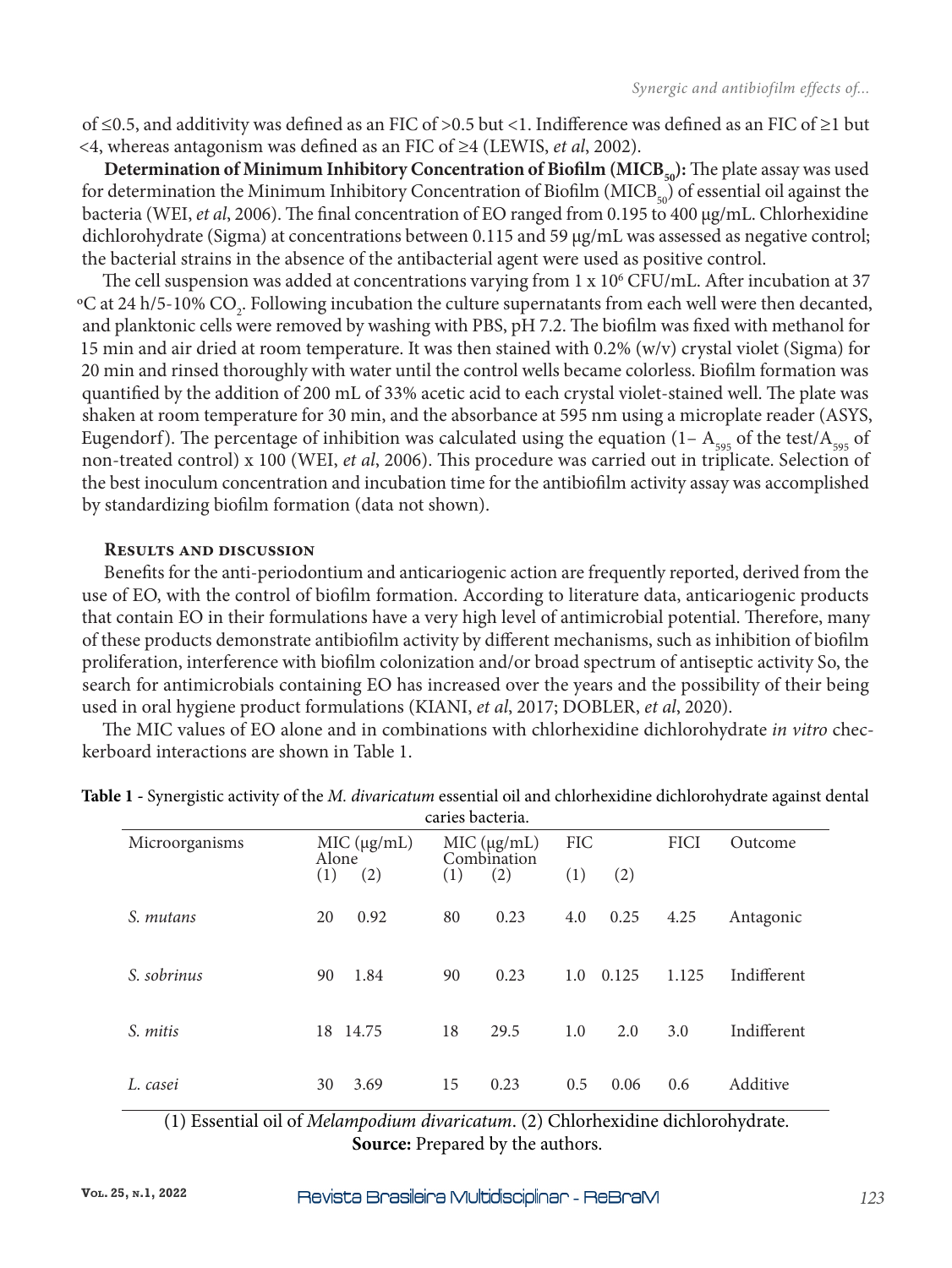The activity of EO with chlorhexidine dichlorohydrate against the test oral pathogens recorded additive effect to *L. casei* (IFIC index 0.6), antagonic to *S. mutans* (IFIC index 4.25) and indifferent to *S. sobrinuns*  (IFIC index 1.125) and *S. mitis* (IFIC index 3.0).

The MICB<sub>50</sub> values for the EO and chlorhexidine dichlorohydrate are shown in Table 2. The MICB<sub>50</sub> values were of 200 µg/mL for *S. mutans*, *S. sobrinuns* and *L. casei* and 400 µg/mL for *S. mitis*. Compared with planktonic cells, the biofilm is less sensitive to the antimicrobial compound. Literature reports have described that biofilms tend to be 10 to 1.000 times more resistant to antimicrobial agents as compared with the planktonic state (MAH & O'TOOLE, 2001). The results of the present study evidencing that EO exhibits significant inhibition of the biofilm formation by 50% or even more, and the average increase in  $MICB<sub>50</sub>$  in relation to MIC was twofold.

| Microorganisms | Essential oil of <i>M. divaricatum</i> | Chlorhexidine dichlorohydrate<br>$MIC^*$ MIBC <sub>50</sub> ( $\mu$ g/mL) |  |  |
|----------------|----------------------------------------|---------------------------------------------------------------------------|--|--|
|                | MIC* $MIBC_{s0}(\mu g/mL)$             |                                                                           |  |  |
| S. mutans      | 200<br>20                              | 0.92<br>14.75                                                             |  |  |

*S. sobrinus* 90 200 1.84 29.50

*S. mitis* 18 400 14.75 29.50

*L. casei* 30 200 3.69 14.75

**Table 2** - Comparative results of antibacterial activity Minimum Inhibitory Concentration/ Minimum Inhibitory

\* values obtained in the synergism test.

**Source:** Prepared by the authors.

The behavior of the biofilm differs markedly from the behavior of the planktonic state of the same bacterium, because bacterial biofilms respond distinctly depending on the growth phase, antimicrobial concentration, and period of exposure to the antibacterial agent (WEI, *et al*, 2006).

To date, no study has been found in the literature that investigated the antibiofilm action of *Melampodium divaricatum* against cariogenic bacteria, which makes it impossible to compare the data obtained in this study with other authors. However, this activity may be related to its chemical composition, which in previous studies revealed the sesquiterpenes (*E*)-caryophyllene, germacrene D, and bicyclogermacrene as their major oil (MOREIRA, *et al*, 2014). Several studies have shown interesting results regarding the antimicrobial and anti-inflammatory activities of *Melampodium divaricatum* EO, particularly those concerning a antimicrobial activity and the growth inhibition oral pathogens (PELISSARI, *et al*, 2010; MOREIRA, *et al*, 2014).

In the study by Moreira *et al*, (2014) the main components of the extract of *M. divaricatum* were isolated and did not show promising antibacterial activity against cariogenic bacteria. This observation suggests that the antimicrobial action of EO's is through a possible synergistic action between all components of the oil and not due to the action of any specific constituent. This same hypothesis is also raised by other authors who investigate the antibacterial action of other EO's and needs to be further investigated (AĆI-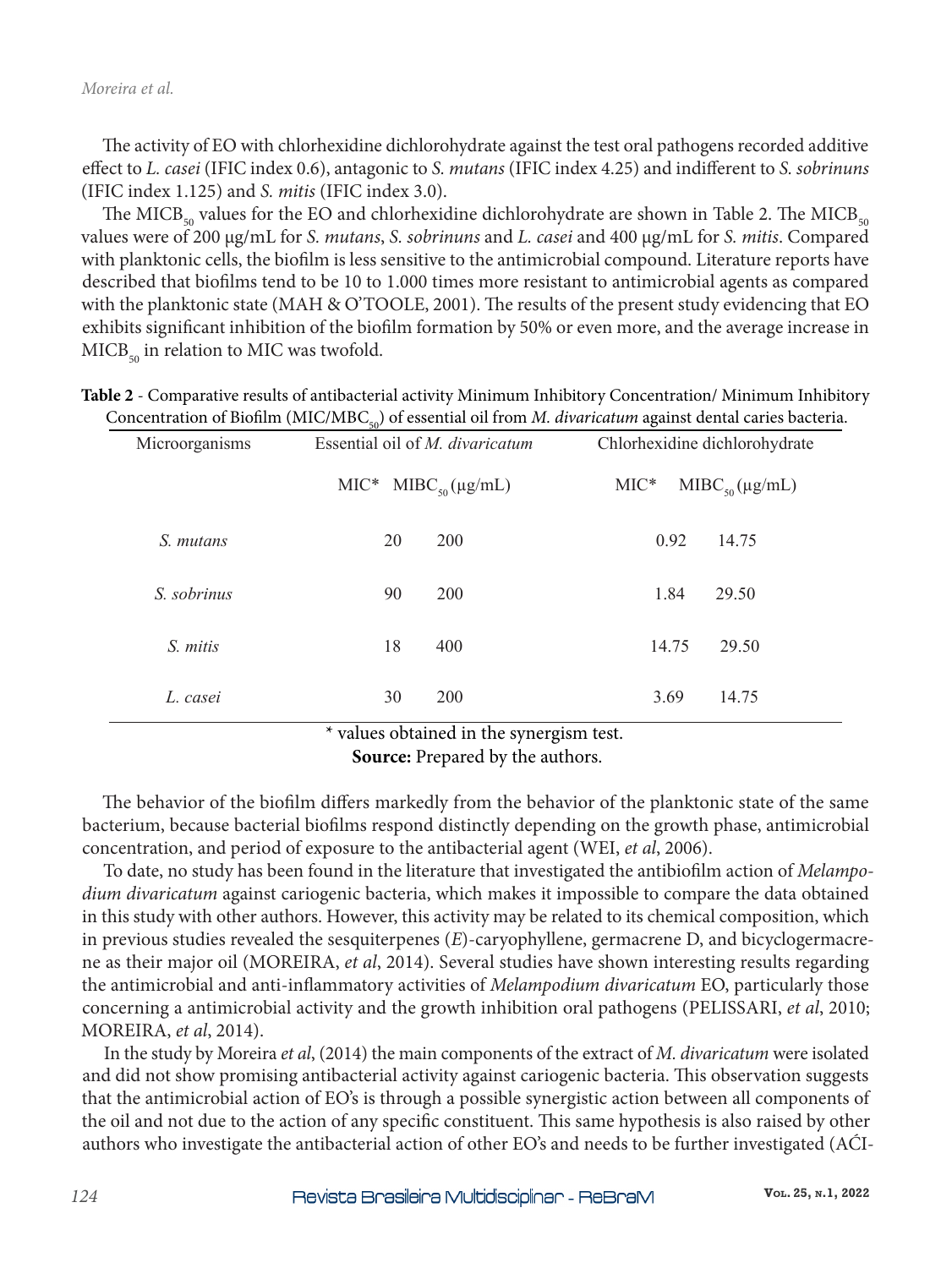MOVIĆ *et al*, 2020). In the scientific literature, similar reports are found, such as the promising action of *Stachys koelzii* against *P. intermedia* more promising than its isolated compounds (RAMAK 2018).

Currently, there is a trend towards the prescription of periodontal products containing EO for biofilm control, especially when mechanical control is insufficient. (FINE, *et al*, 1996; TELES, *et al*, 2009).

Teles *et al*, (2009), reported that adjunct use of essential oil mouthrinses and triclosan/copolymer dentifrices can result in additional reductions in plaque and gingivitis, particularly in hard-to-reach areas such as interproximal spaces. Antimicrobial agents such as essential oils are capable of affecting bacteria growing in supragingival biofilms and disrupt preexisting plaque. The use of essential oil mouthrinses and dentifrices containing triclosan/copolymer might affect the subgingival microbiota through the disruption of the contiguous supragingival plaque.

Studies have emphasized the clinical effectiveness in reducing biofilm and gingivitis promoted by EO introduced in oral hygiene products, an action that is very similar to that obtained with chlorhexidine. there are also reports that the concomitant use with EO does not promote extrinsic stains on the teeth, nor other undesirable effects, when compared to chlorhexidine mouthrinses. Another study evaluating the effect of EO contained in toothpastes on the composition of BD highlighted that its use did not affect the balance of the oral microflora, nor did it allow the emergence of opportunistic pathogens (HENZ, & BARON, 2009).

Nogueira *et al*, (2006) evaluated the genotoxic activity of *M. divaricatum* extract and antigenotoxic activity against agents inducing DNA damage, through assays with Salmonella typhimurium, where the extract was not mutagenic against the strains evaluated by the authors (S. typhimurium TA100, TA98, TA97a and TA102) and decreased the mutagenicity of the evaluated damage-inducing agents (flatoxin B1, benzo(a)pyrene and daunomycin). These results corroborate those found in the present study, and may guarantee potential safety for use in mouth care products that act against cariogenic microorganisms used.

This is the first study that sought to assess the antibiofilm activity of EO and its synergistic effect of *M. divaricatum* with chlorhexidine against cariogenic bacteria. Additional studies should be carried out to increase the understanding of the mechanisms of action of EO *Melampodium divaricatum* in the oral cavity and the possibility of its incorporation in topical gel formulations or mouthwashes, for its use as an anticariogenic agent.

# **Conclusion**

Hence, essential oil of *M. divaricatum* deserves further investigation in the search for novel prototypes and promising biomolecules to treat the infections caused for bacteria associated with dental caries.

# **Acknowledgments**

The authors thank all the participants of the PADC-FCFAR-UNESP-Araraquara, São Paulo state, Brazil. The Research Laboratory of Applied Microbiology- LaPeMA, University of Franca.

# **References**

ABRÃO F, ALVES JA., ANDRADE G, DE OLIVEIRA PF, AMBROSIO SR, VENEZIANI RCS, TAVARES DC, BASTOS JK, MARTINS CHG. Antibacterial Effect of *Copaifera duckei* Dwyer Oleoresin and Its Main Diterpenes against Oral Pathogens and Their Cytotoxic Effect. **Frontiers in Microbiology**, v. 9, p. 201, 2018.

AĆIMOVIĆ M, ZORIĆ M, ZHELJAZKOV VD, PEZO L, ČABARKAPA I, JEREMIĆ JS, CVETKOVIĆ M. Chemical Characterization and Antibacterial Activity of Essential Oil of Medicinal Plants from Eastern Serbia, **Molecules**, v. 25, n. 22, p. 5482, 2020.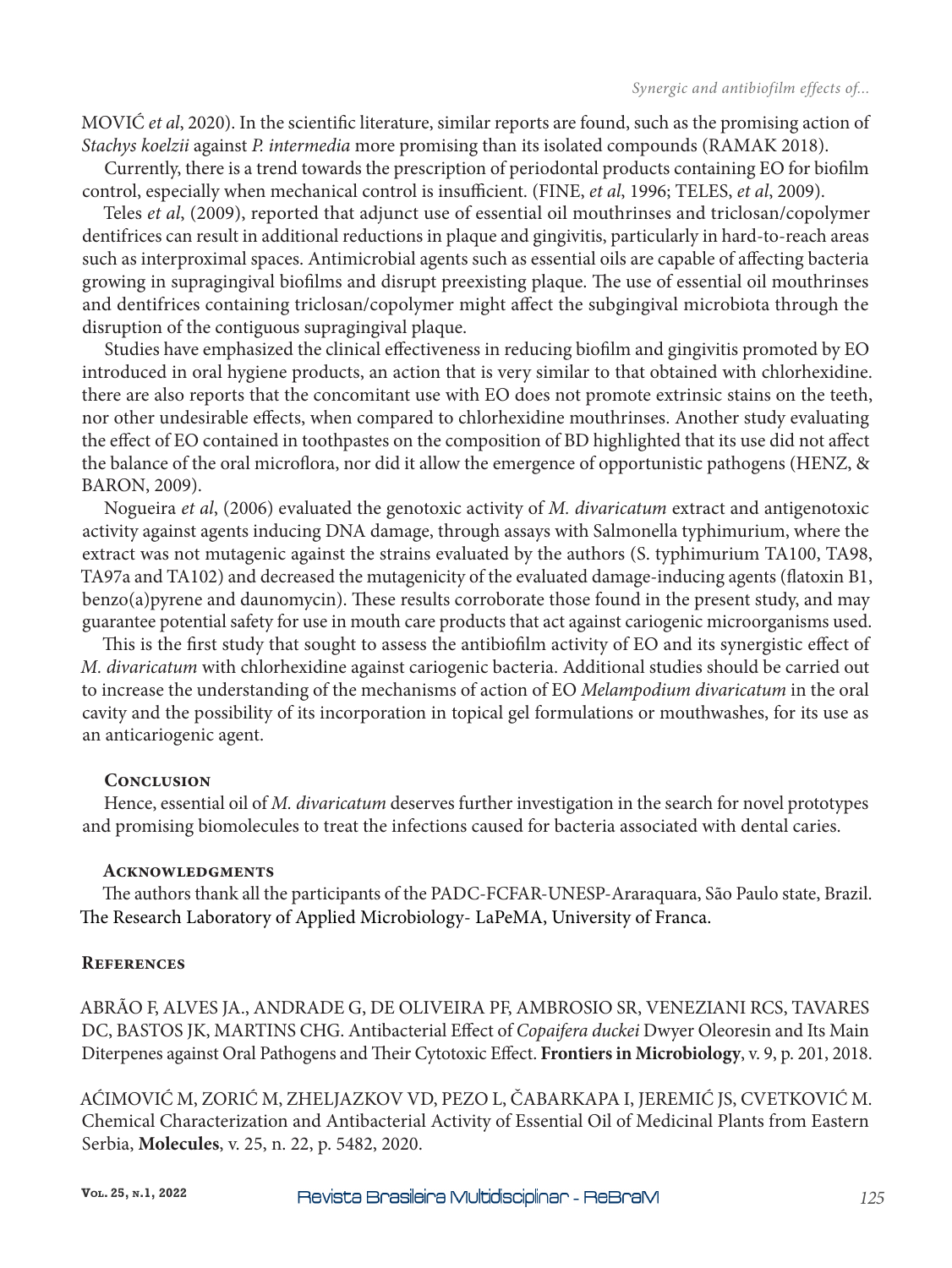AGRA MF, SILVA KN, BASÍLIO IJLD, FREITAS PF, BARBOSA-FILHO JM. Survey of medicinal plants used in the region Northeast of Brazil. **Brazilian Journal of Pharmacognosy**, v. 18, p. 472-508, 2008.

ALBERTSSON KW, PERSSON A, VAN DIJKEN JWV. Effect of essential oils containing and alcohol-free chlorhexidine mouthrinses on cariogenic microorganisms in human saliva. **Acta Odontologica Scandinavica**, v. 71, p. 883-91, 2013.

BARDAJÍ DK, REIS EB, MEDEIROS TC, LUCARINI R, CROTTI AE, MARTINS CH. Antibacterial activity of commercially available plant-derived essential oils against oral pathogenic bacteria. **Natural Product Research**, v. 30, p. 1178-1181, 2016.

BERSAN SMF, GALVÃO LCC, GOES VFF, SARTORATTO A, FIGUEIRA GM, REHDER VLG, ALEN-CAR SM, DUARTE RMT, ROSALEN PL, DUARTE MCT. Action of essential oils from Brazilian native and exotic medicinal species on oral biofilms. **BMC Oral Health,** v.14, p. 1-12, 2014.

CHOO A, DELAC DM, MESSER LB. Oral hygiene measures and promotion: review and considerations. **Australian Dental Journal**, v. 46, p. 166-173, 2001.

CREVELIN EJ, CAIXETA SC, DIAS HJ, GROPPO M, CUNHA WR, MARTINS CHG, CROTTI AEC. Antimicrobial Activity of the Essential Oil of *Plectranthus neochilus* against Cariogenic Bacteria*.* **Evidence-based Complementary and Alternative Medicine**, v. 2015, p. 1-6, 2015.

DOBLER D, RUNKEL F, SCHMIDTS T. Effect of essential oils on oral halitosis treatment: a review. **European Journal Oral Sciences**, v. 128, p. 476-86, 2020.

FINE DH, FURGANG D, LIEB R, KORIK I, VINCENT JW, BARNETT ML. Effects of sublethal exposure to an antiseptic mouthrinse on representative plaque bacteria. **Journal of Clinical Periodontology**. v. 23, n. 5, p. 44-51, 1996.

FURIGA A, LONVAUD-FUNEL A, DORIGNAC G, BADET C. "*In vitro* anti-bacterial and anti-adherence effects of natural polyphenolic compounds on oral bacteria". **Journal of Applied Microbiology**, v. 105, p. 1470-6, 2008.

GALVÃO LCC, FURLETTI VF, BERSAN SMF, CUNHA MG, RUIZ ALTG, CARVALHO JE, SARTORAT-TO A. REHDER VLG, FIGUEIRA GM, DUARTE MCT, IKEGAKI M, ALENCAR, SM, ROSALEN PL. Antimicrobial Activity of Essential Oils against *Streptococcus mutans* and their Antiproliferative Effects. **Evidence-based Complementary and Alternative Medicine**, v. 2012, p. 1-12, 2012.

HENZ SL, BARON IS. Oral health self-care products: realities and myths. **Brazilian Oral Research**, v. 23, suppl 1, p. 71-82, 2009.

JAKUBOVICS NS, GOODMAN SD, MASHBURN-WARREN L, STAFFORD GP, CIEPLIK F. The dental plaque biofilm matrix. **Periodontology**, v. 86, p. 32-56, 2021.

KIANI M, FIROZIAN F, MORADKHANI S. Formulation and physicochemical evaluation of toothpaste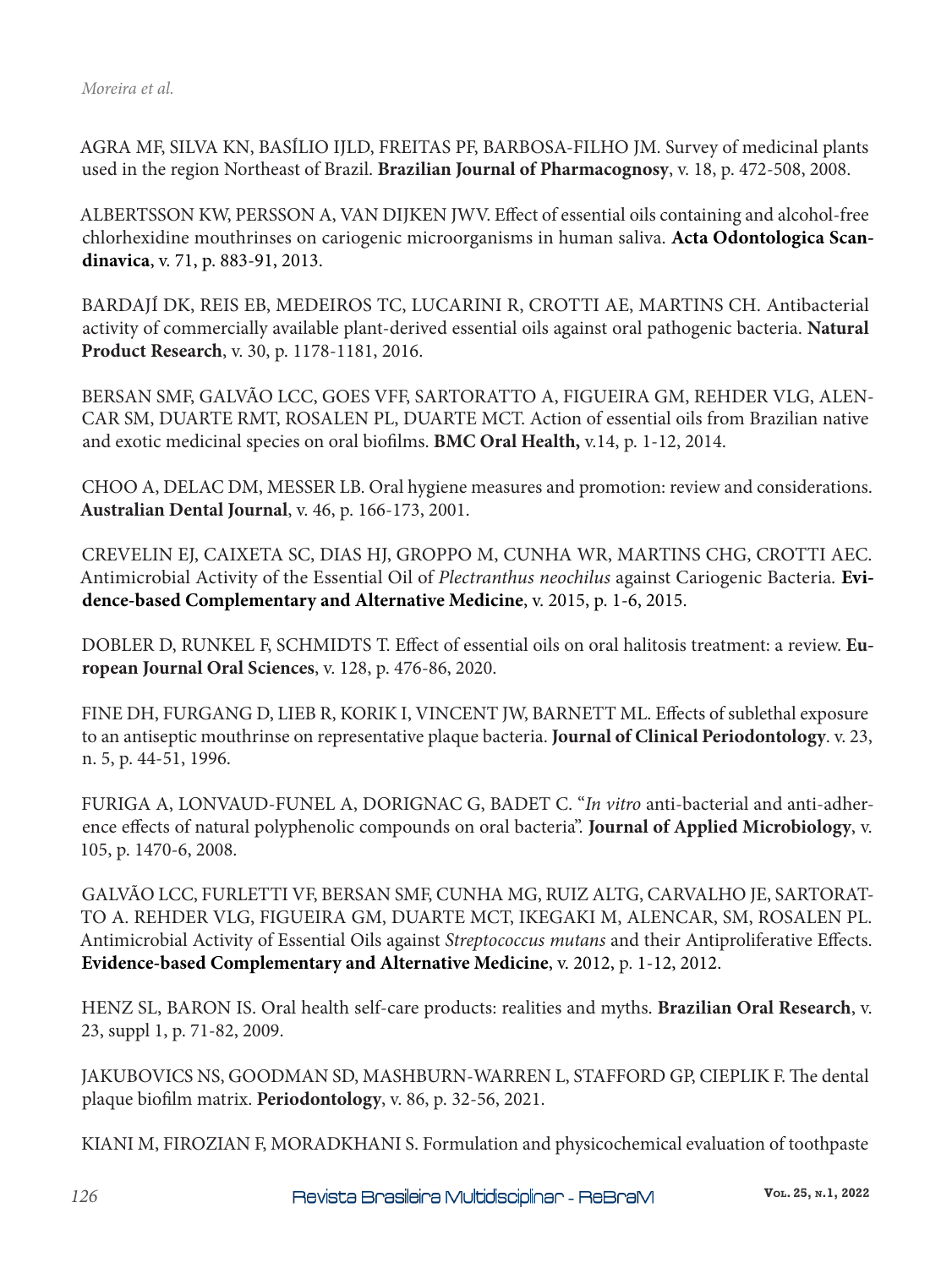formulated with *Thymus vulgaris* essential oil. **Journal of Herbmed Pharmacology**, v. 6, n. 3, p. 130-5, 2017.

KOMMEREIN N, WEIGEL A.J, STIESCH M, DOLL K. Plant-based oral care product exhibits antibacterial effects on different stages of oral multispecies biofilm development *in vitro*. **BMC Oral Health**, v. 21, p. 170, 2021.

LEWIS RE, DIEKEMA DJ, MESSER SA, PFALLER MA, KLEPSER ME. Comparison of Etest, chequerboard dilution and time-kill studies for the detection of synergy or antagonism between antifungal agents tested against *Candida* species. **Journal of Antimicrobial Chemotherapy**, v. 49, p. 345-51, 2002.

LORENZI H. **Plantas Daninhas do Brasil:** Terrestres, Aquáicas, Parasitas e Tóxicas , 3.ed. Instituto Plantarum, Nova Odessa, SP, 2002.

MACIÀ MD, ROJO-MOLINERO E, OLIVER A. Antimicrobial susceptibility testing in biofilm-growing bacteria. **Clinical Microbiology and Infection**, v. 20, p. 981-90, 2014.

MAH TFC, O'TOOLE GA. Mechanisms of biofilm resistance to antimicrobial agents. **Trends in Microbiology**, v. 9, p. 34-9, 2001.

MOREIRA RRD, MARTINS GZ, BOTELHO VT, SANTOS LE CAVALEIRO C, SALGUEIRO L, AN-DRADE G, MARTINS CHG. Composition and Activity against Oral Pathogens of the Essential Oil of *Melampodium divaricatum* (Rich.) DC. **Chemistry & Biodiversity**, v. 11, p. 438-44, 2014.

NOGUEIRA MEI; PASSONI MH; BISO FI; LONGO MC, CARDOSO CRP, SANTOS LC, VARANDA EA. Investigation of genotoxic and antigenotoxic activities of *Melampodium divaricatum* in *Salmonella typhimurium*. **Toxicology in Vitro**, v. 20, n. 3, p. 361–366, 2006.

PELISSARI GP, PIETRO RCLR, MOREIRA RRD. Atividade antibacteriana do óleo essencial de *Melampodium divaricatum* (Rich.) DC., Asteraceae. **Revista Brasileira de Farmacognosia**, v. 20, p. 70-4, 2010.

POLONIO RE, MERMEL LA, PAQUETTE GE, SPERRY JF. Eradication of biofilm-forming *Staphylococcus epidermidis* (RP62A) by a combination of sodium salicylate and vancomycin. **Antimicrobial Agents and Chemotherapy**, v. 45, p. 3262-6, 2001.

RAMAK P; TALEI GR. Chemical composition, cytotoxic effect and antimicrobial activity of *Stachys koelzii* Rech.f. essential oil against periodontal pathogen *Prevotella intermedia*. **Microbial Pathogenesis**, v. 124, p. 272–278, 2018.

STEWART OS & COSTERTON JW. Antibiotic resistance of bacteria in biofilms. **The Lancet**, v. 11, p. 559-62, 2001.

TELES RP & TELES FRF. Antimicrobial agents used in the control of periodontal biofilms: effective adjuncts to mechanical plaque control? **Brazilian Oral Research**. v. 23, p. 39-48, 2009.

WEI G-X, CAMPAGNA AN & BOBEK LA. Effect of MUC7 peptides on the growth of bacteria and on *Streptococcus mutans* biofilm. **Journal of Antimicrobial Chemotherapy**, v. 57, p. 1100-9, 2006.